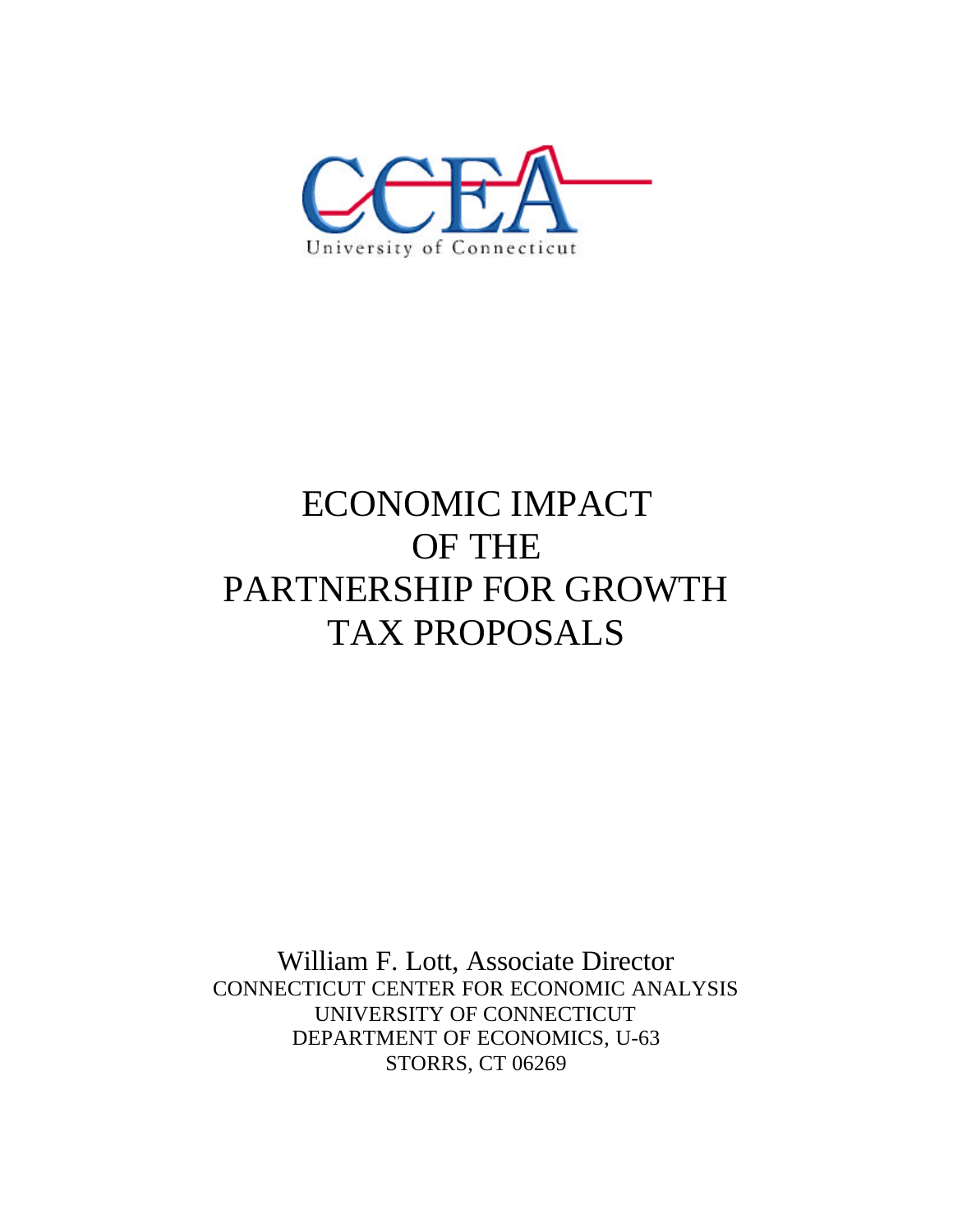## **Executive Summary**

The State of Connecticut has embraced the cluster concept as mechanism for promoting economic growth. *Partnership for Growth* is the first major publication produced by this cluster initiative. It contains a number of recommendations to make Connecticut businesses more competitive within an ever-expanding world market and bring economic growth and prosperity to Connecticut.

A series of tax proposals from the *Partnership for Growth* were recently presented to Connecticut State Legislature. Before adopting the proposals, the Legislature has asked the Department of Economic and Community Development to determine the economic and tax impact of each proposal. The work of studying the economic and tax impact of the proposals has been assigned by the Department of Economic and Community Development through its standing contract to the Connecticut Center for Economic Analysis at the University of Connecticut.

The professional staff of the Connecticut Center for Economic Analysis studied the impact of the tax proposals utilizing the econometric model of the State of Connecticut housed at the University of Connecticut. The model was built and calibrated by Regional Economic Models, Inc. of Amherst, Massachusetts. Regional Economic Models over the years has built econometric models of nearly every state in the United State and many counties within these states. Their models have become the standard for doing regional economic impact studies.

#### **Proposals**

Three of the tax proposals put forth from the *Partnership for Growth* are analyzed in this report. The first proposal, labeled "Section 1", would extend the carry-forward period for net operating losses from 5 years to 20 years. OPM has estimated that this proposal would cost the State of Connecticut \$50,000,000 per year.

"Section 2" extends the carry-forward period for the 20% incremental research and development tax credit to 20 years. It also allows the salability of the tax credits. OPM has estimated that this proposal would have a \$20,000,000 per year price tag.

The removal of the graduated scale for tax credits for non-incremental research and development and its replacement with a flat 6% credit is "Section 3." The proposal also contains the provision that these credits can be sold. With the salability provision included, OPM has estimated that this provision will cost \$100,000,000 per year in tax revenue.

#### **Economic Impact**

All three proposals have been analyzed by the Connecticut Center for Economic Analysis. A summary of the Center's finding is given in Table 1 below.

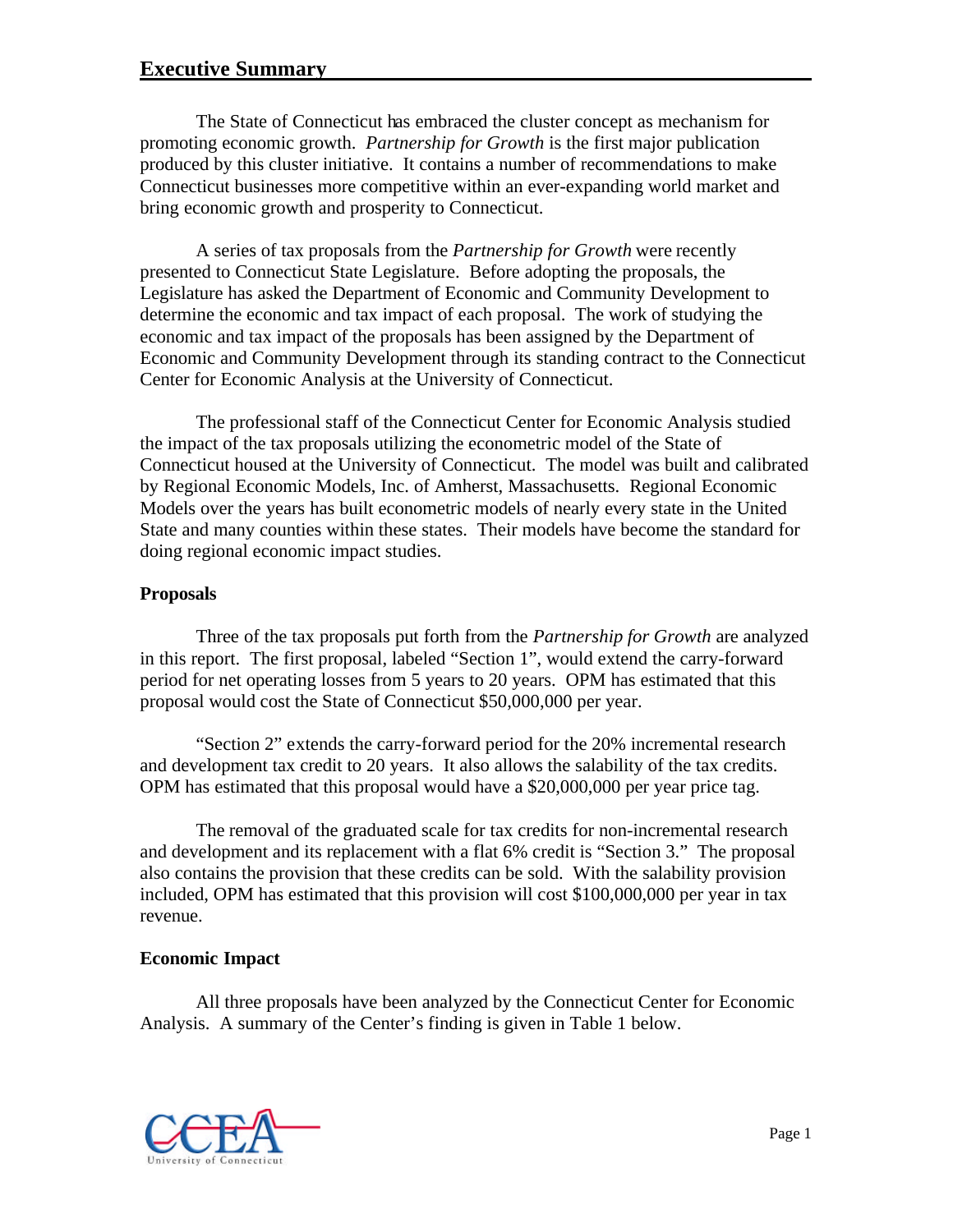| <b>Table 1: Partnership for Growth</b> |                     |                  |           |  |  |  |
|----------------------------------------|---------------------|------------------|-----------|--|--|--|
| <b>Tax Proposals</b>                   |                     |                  |           |  |  |  |
| <b>Economic Impact</b><br>1999-2008    |                     |                  |           |  |  |  |
|                                        |                     |                  |           |  |  |  |
|                                        | <b>Tax Proposal</b> |                  |           |  |  |  |
| <b>Economic Variable</b>               | <b>Section 1</b>    | <b>Section 2</b> | Section 3 |  |  |  |
| <b>Gross State Product</b>             |                     |                  |           |  |  |  |
| (Annual Average)                       |                     |                  |           |  |  |  |
| Million 92\$                           | \$55.49             | \$106.79         | \$543.79  |  |  |  |
| <b>Total Employment</b>                |                     |                  |           |  |  |  |
| (Annual Average)                       | 598                 | 1,146            | 5,842     |  |  |  |
| Personal Income                        |                     |                  |           |  |  |  |
| (Annual Average)                       |                     |                  |           |  |  |  |
| Million \$                             | \$38.24             | \$74.11          | \$376.85  |  |  |  |
| Disposable Income                      |                     |                  |           |  |  |  |
| (Annual Average)<br>Million \$         | \$31.12             | \$60.22          | \$306.22  |  |  |  |
| Population                             |                     |                  |           |  |  |  |
| (Annual Average)                       | 933                 | 1,663            | 8,454     |  |  |  |
| <b>New State Revenue</b>               |                     |                  |           |  |  |  |
| Million<br>(Total)                     |                     |                  |           |  |  |  |
| \$                                     | \$23.77             | \$45.97          | \$233.69  |  |  |  |
| <b>New State Revenue</b>               |                     |                  |           |  |  |  |
| (Present Value)                        |                     |                  |           |  |  |  |
| Million \$                             | \$14.87             | \$28.76          | \$146.23  |  |  |  |
| <b>New Local Taxes</b>                 |                     |                  |           |  |  |  |
| (Total)                                |                     |                  |           |  |  |  |
| Million \$                             | \$10.57             | \$20.23          | \$103.10  |  |  |  |
| <b>New Local Taxes</b>                 |                     |                  |           |  |  |  |
| (Present Value)                        |                     |                  |           |  |  |  |
| Million \$                             | \$6.68              | \$12.81          | \$65.34   |  |  |  |

All three proposals bring economic growth to Connecticut. "Section 1" causes gross state product to increase by \$55.49 million 1992 dollars on average per year. Sections "2" and "3" have even greater impacts. \$106.79 million 1992 dollars of new gross product per year are the benefits of the adoption of "Section 2." The real winner in terms of new gross state product is "Section 3." It increase gross state product annually by \$543.79 million 1992 dollars. For all three proposals, new gross state product grows with time. It takes a period of years for new research and development to be translated into more efficient production techniques and new and more competitive products for sale on the world market. The time paths for the gains in new gross product under the three proposals are given in Figure 1.

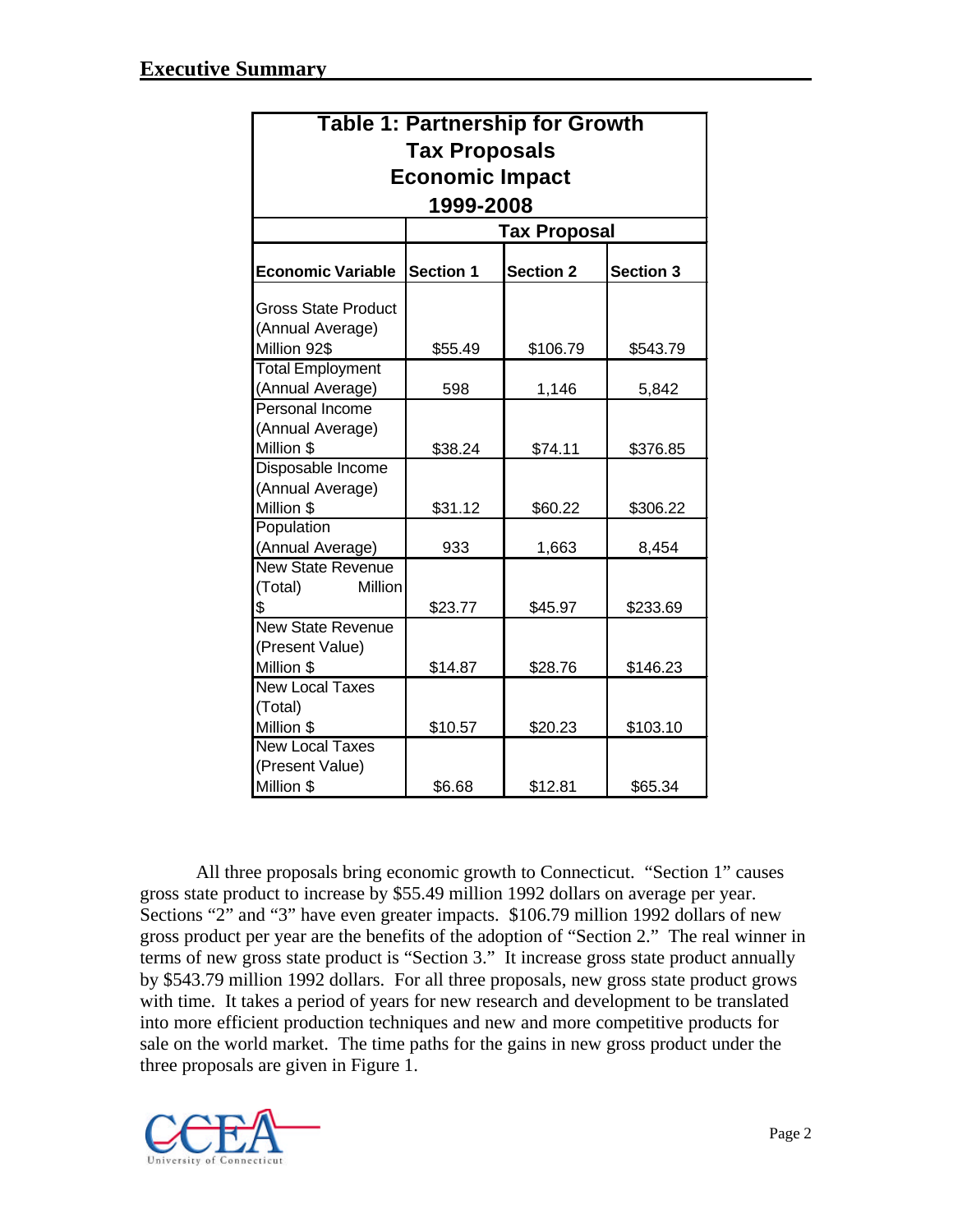In addition to new gross state product, the three proposals will create new jobs. The annual average increases in new total employment are 598, 1,146 and 5,842 jobs for the three proposals respectively. The time paths for new jobs also increase over time. However, they do not grow as rapidly in the latter years as gross state product. This reflects the fact, that part of the new research and development encouraged by these proposals has gone to developing more efficient production techniques. These techniques permit the firms to expand their output without a corresponding increase in employment of new workers. The time path of new employment for the three proposals is shown in Figure 2.

At a more personal level, personal income grows as a result of adopting these three tax proposals. The annual average increases in personal income are \$38.24 million, \$74.11 million and \$376.85 million for the "Sections '1', '2' and'3'" respectively. Figure 3 illustrates the time paths of the new personal income for the three proposals.

These proposals are designed to level the playing field for Connecticut firms in the world market. They will give Connecticut firms the same benefits they might obtain by relocating to other states. The growth of small innovative firms is one of the primary objectives of these proposals. These gains do not come without a cost. None of the proposals will generate sufficient new economic activity to return to the State of Connecticut new tax revenues sufficient to cover the direct tax cost of the proposals. Table 2 contains the estimates of the direct tax cost of each proposal, the new tax revenues generated and the implied tax cost of each new job to be created in Connecticut by these proposals.

| <b>Table 2: Economic Impact Partnership for Growth Tax Proposals</b><br>$[Annual Averages 1999-2008]^1$ |                     |                                  |                                 |                                            |  |  |
|---------------------------------------------------------------------------------------------------------|---------------------|----------------------------------|---------------------------------|--------------------------------------------|--|--|
| <b>Section</b>                                                                                          | <b>OPM Tax Cost</b> | <b>New Tax</b><br><b>Revenue</b> | <b>New</b><br><b>Employment</b> | <b>Net Tax Cost</b><br>per job per<br>year |  |  |
|                                                                                                         | \$50M               | \$2.4M                           | 598                             | \$79,600                                   |  |  |
|                                                                                                         | \$20M               | \$4.6M                           | 1,146                           | \$13,400                                   |  |  |
|                                                                                                         | \$100M              | \$23.4M                          | 5,842                           | \$13,100                                   |  |  |

The new State tax revenues for the three proposals have present values in 1998 of \$14.87 million, \$28.76 million and \$146.23 million respectively. The time paths by which the State of Connecticut will reap these new taxes for the three proposals are shown in Figure 4.

<sup>&</sup>lt;sup>1</sup> These estimates are the best case scenario. They assume sufficient surplus to absorb the tax cut without having to cut any existing State spending. More refined estimates can probably be developed when CCEA and OPM get an opportunity to discuss some other key elements of the existing tax codes and collections. Scenario 1 was run as if there was an equivalent cut in the corporate tax rate. Scenarios two and three were run using a corresponding tax credit variable, and hence induced meaningful investment activity.



 $\overline{a}$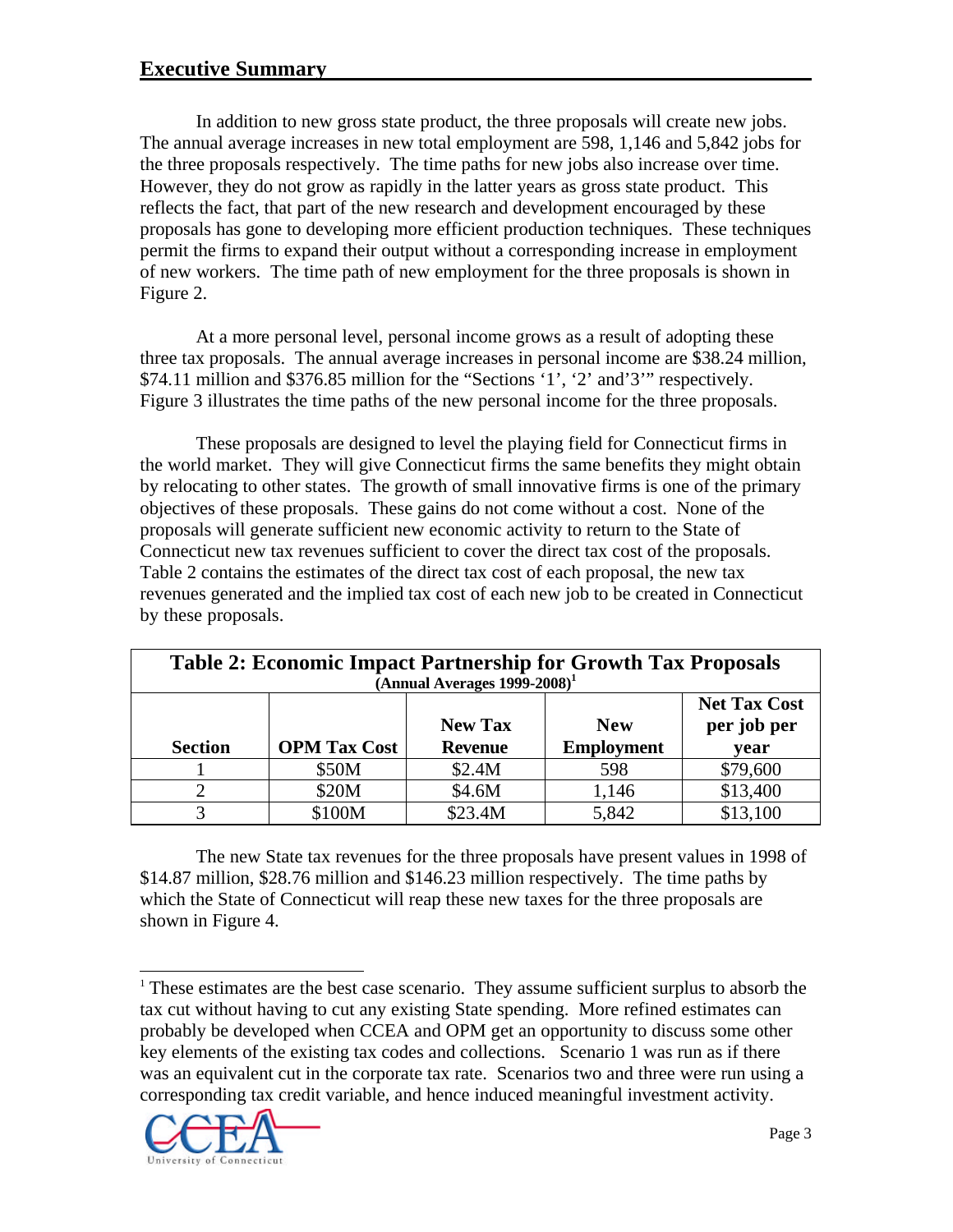### **Summary**

The *Partnership for Growth* tax proposals will increase Connecticut's future economic activity. They will generate new gross state product, new jobs, new personal income and new tax revenues. None of the proposals, however, will generate sufficient new tax revenues for the State of Connecticut to cover their direct tax costs. Connecticut legislators will have to decide the importance of a level playing field for Connecticut businesses in the future as they compete in an ever-increasing competitive world market. Are the new jobs created for Connecticut citizens by these proposals worth the price tags? This is the second question legislators will have to ask themselves as they vote on the proposals.

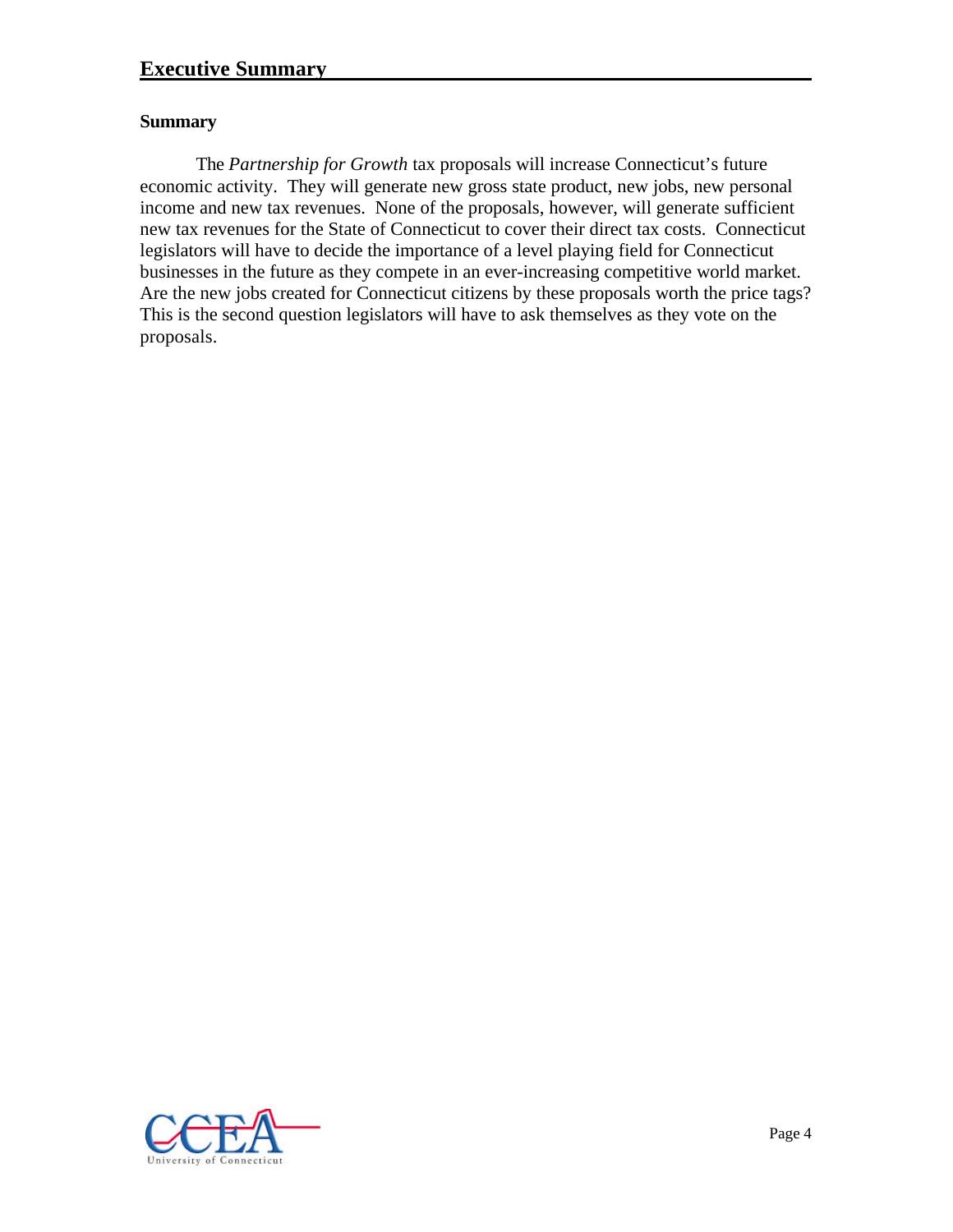